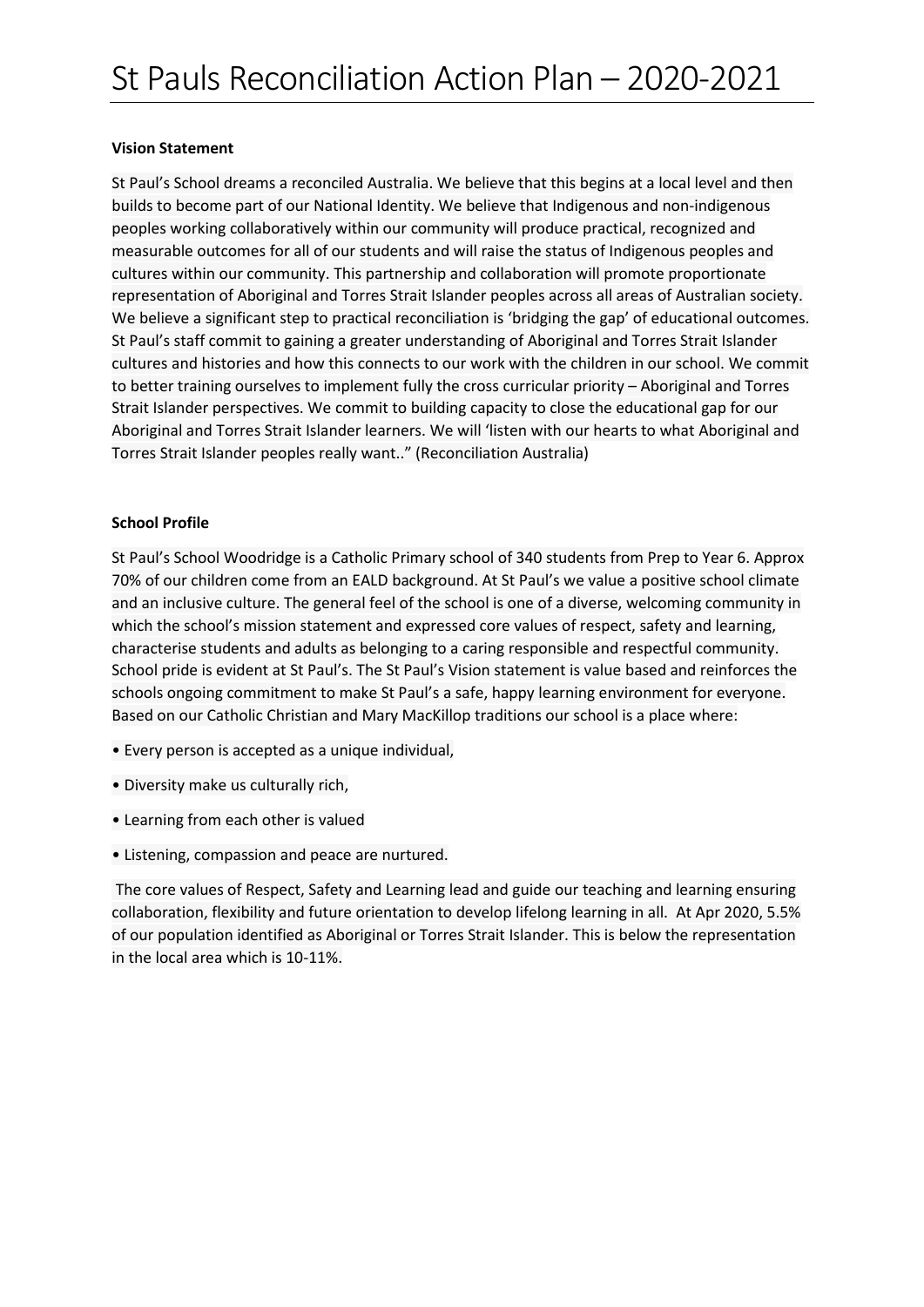# **Relationships**

| <b>Action</b>                                                                                    | What we are doing already                                                                                                                                                                                   | <b>Deliverable</b>                                                                                                                                                                                                | <b>Timeline</b> |
|--------------------------------------------------------------------------------------------------|-------------------------------------------------------------------------------------------------------------------------------------------------------------------------------------------------------------|-------------------------------------------------------------------------------------------------------------------------------------------------------------------------------------------------------------------|-----------------|
| Aboriginal and TSI<br>People in the<br>Classroom                                                 | <b>Building Relationships with</b><br>Yugambeh Museum staff<br>and Elders<br>Invite members of the<br>community into classrooms                                                                             | Seek to have Yugambeh<br>speaking elders visit from<br>time to time as part of<br>Yugambeh Language Program<br>Investigate collaboration                                                                          | Jan 2021        |
| Opportunities for<br>Aboriginal and<br><b>Torres Strait</b><br>Islander Children<br>and Students | as guest speakers.<br><b>Tuesday Cultural class</b><br>Dance Group<br>Dejay Sandy - Employed as<br>cultural teacher                                                                                         | avenues further<br>Once a term - Cohort Review<br>at Staff Meeting specifically<br>to track progress of ATSI<br>students                                                                                          | 2021            |
| My Time, Our Place<br>Framework                                                                  |                                                                                                                                                                                                             | <b>Staff Familiarise themselves</b><br>with Framework through PD<br>at Staff Meeting                                                                                                                              | Jun 2021        |
| Aboriginal and TSI<br>representation on<br>Committees.                                           | Missy and Rita involved with<br>P&F<br>NAIDOC dinner planning<br>Committee<br>Parent and Community input<br>into Uncle Reg Knox Award                                                                       |                                                                                                                                                                                                                   |                 |
| Cultural<br>Competence for<br><b>Staff</b>                                                       | Staff informed of significant<br>days and events and the<br>meaning of these.<br>Commenced Hidden<br>Histories training for staff                                                                           | Hidden Histories by Steve<br>Movie night for staff to watch<br>"In my blood it runs"                                                                                                                              |                 |
| <b>Elders and</b><br><b>Traditional Owners</b><br>share history and<br>cultures                  |                                                                                                                                                                                                             | Invite Parents, Community<br>members to share stories at<br><b>ATSI Family Groups</b>                                                                                                                             |                 |
| Reconciliation<br>Projects                                                                       | Hands Mural in ATSI Garden                                                                                                                                                                                  | Missy to 'update' the mural<br>with "new" hands                                                                                                                                                                   | 2020            |
| Welcome to<br>Country                                                                            |                                                                                                                                                                                                             |                                                                                                                                                                                                                   |                 |
| <b>Celebrate National</b><br><b>Reconciliation Week</b>                                          | National Reconciliation week<br>is advertised – posters and<br>other info around the school<br>Classes complete lessons<br>and activities during the<br>week.<br>Assembly celebrates<br>reconciliation week | Launch reconciliation project<br>each year during this week<br>2020 - Nyuembayan Garden<br>2021 - Hands Mural Update<br><b>Dance Shirts</b>                                                                       | 2021            |
| Create Stakeholder<br>List                                                                       |                                                                                                                                                                                                             |                                                                                                                                                                                                                   |                 |
| <b>Build Relationships</b><br>with the Community                                                 | NAIDOC dinner each year<br>brings community members<br>together.                                                                                                                                            | Develop a working<br>relationship with Yugambeh<br><b>Museum and Elders</b><br>Increase Home Visits and<br>invite parents to ATSI cultural<br>afternoon once a month<br>Community Hub programs<br>(e.g. Pre-prep) | Nov 2021        |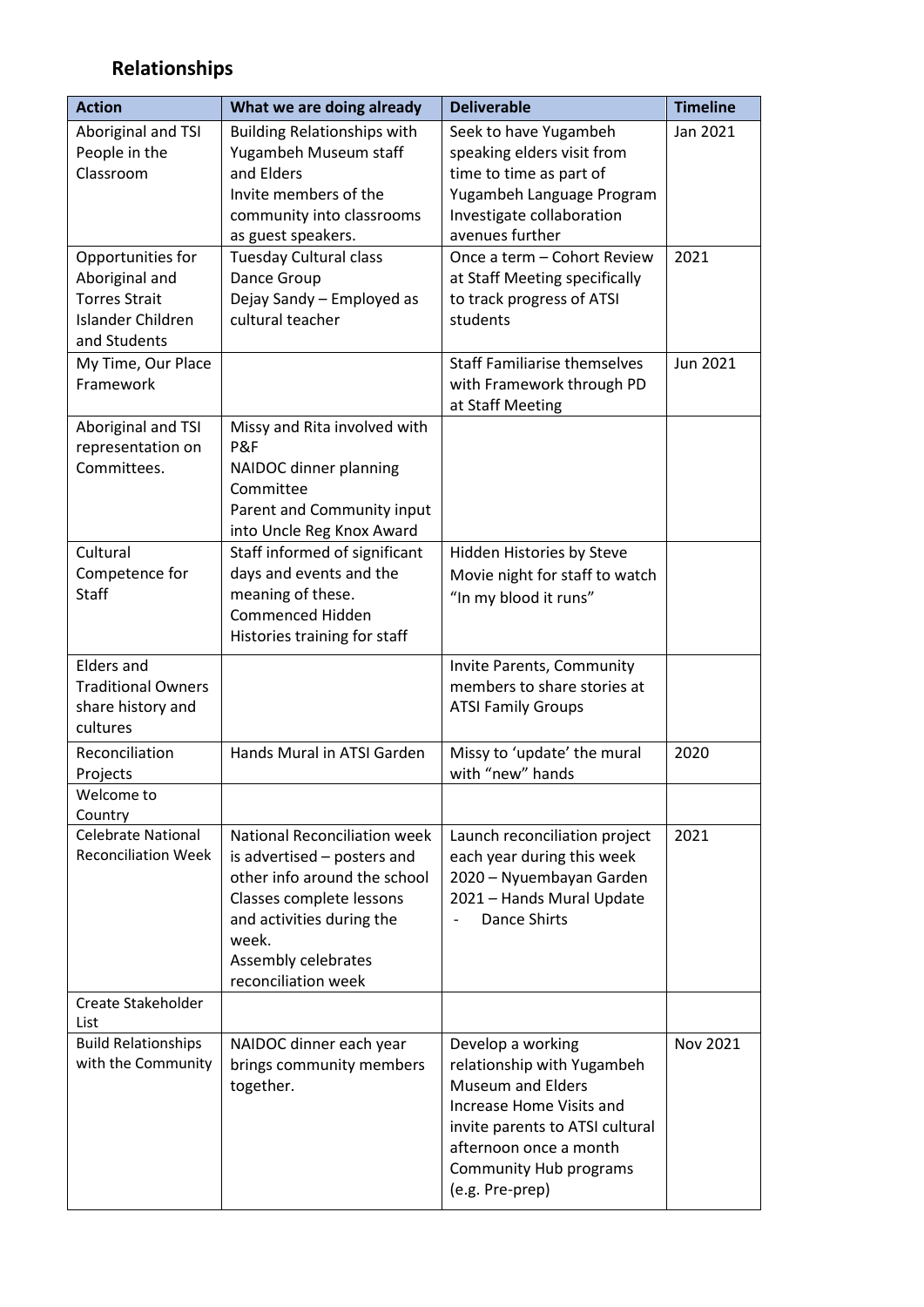| <b>Action</b>         | What we are doing already     | <b>Deliverable</b>             | <b>Timeline</b> |
|-----------------------|-------------------------------|--------------------------------|-----------------|
| Cultural              | Assemblies for Significant    |                                |                 |
| Competence for        | Days and Events. Classes      |                                |                 |
| Students and          | research and lead these.      |                                |                 |
| Children              |                               |                                |                 |
| Family and            | <b>Community Partnerships</b> | Invite parents twice a term to | Beg term 3      |
| <b>Community Room</b> | Programme and Community       | ATSI cultural lessons on       | 2020            |
|                       | Centre                        | Tuesdays to make it a family   |                 |
|                       |                               | event                          |                 |
| Reconciliation        |                               |                                |                 |
| <b>Network</b>        |                               |                                |                 |

### **Respect**

| <b>Action</b>                                                                                 | What we are doing already                                                                                                | <b>Deliverable</b>                                                                                                                       | <b>Timeline</b>         |
|-----------------------------------------------------------------------------------------------|--------------------------------------------------------------------------------------------------------------------------|------------------------------------------------------------------------------------------------------------------------------------------|-------------------------|
| Teach about<br>reconciliation                                                                 |                                                                                                                          | <b>Staff Professional</b><br>Development- Part 1<br>completed in January.                                                                | 2020                    |
| Teach about Days<br>of National<br>Significance                                               | Days of National Significance<br>in School Calendar<br>Classes prepare<br>presentations for assemblies<br>in those weeks | Prepare sways/resources for<br>classroom use                                                                                             | 2020                    |
| <b>Explore Current</b><br>Affairs and Issues                                                  |                                                                                                                          |                                                                                                                                          |                         |
| Acknowledgement<br>of country                                                                 | Currently done at<br>assemblies, whole school<br>liturgies.                                                              | Use at Staff meetings and in<br>classrooms each morning.<br><b>Standard Acknowledgement</b><br>distributed for the whole<br>school.      | Ongoing                 |
| Visibly<br>demonstrate<br>respect for<br>aboriginal and<br>torres strait<br>islander cultures | <b>ATSI Garden</b><br><b>Murals</b><br>Apology displayed<br>Artefacts in Foyer                                           | Expanding on what we have.<br>Renovation and upgrade of<br><b>ATSI Garden</b><br>Physical acknowledgement of<br>country - In ATSI Garden | Ongoing<br>2021<br>2021 |
| Recognise and<br><b>Respect Rights</b>                                                        |                                                                                                                          |                                                                                                                                          |                         |
| Care for Country                                                                              |                                                                                                                          |                                                                                                                                          |                         |
| Celebrate Days of<br><b>National</b><br>Significance                                          | Naidoc Family Bus trip to<br>South Brisbane each year<br>NAIDOC dinner at school<br>annually                             | Investigate what is happening<br>in Logan during Naidoc and<br>explore ways to become a<br>part of that                                  | Dec 2020                |
| Aboriginal and<br><b>Torres Strait</b><br><b>Islander Flags</b>                               | Flagpoles have been<br>installed and flags are flown<br>every day. Children are<br>taught about meaning of the<br>flag   |                                                                                                                                          |                         |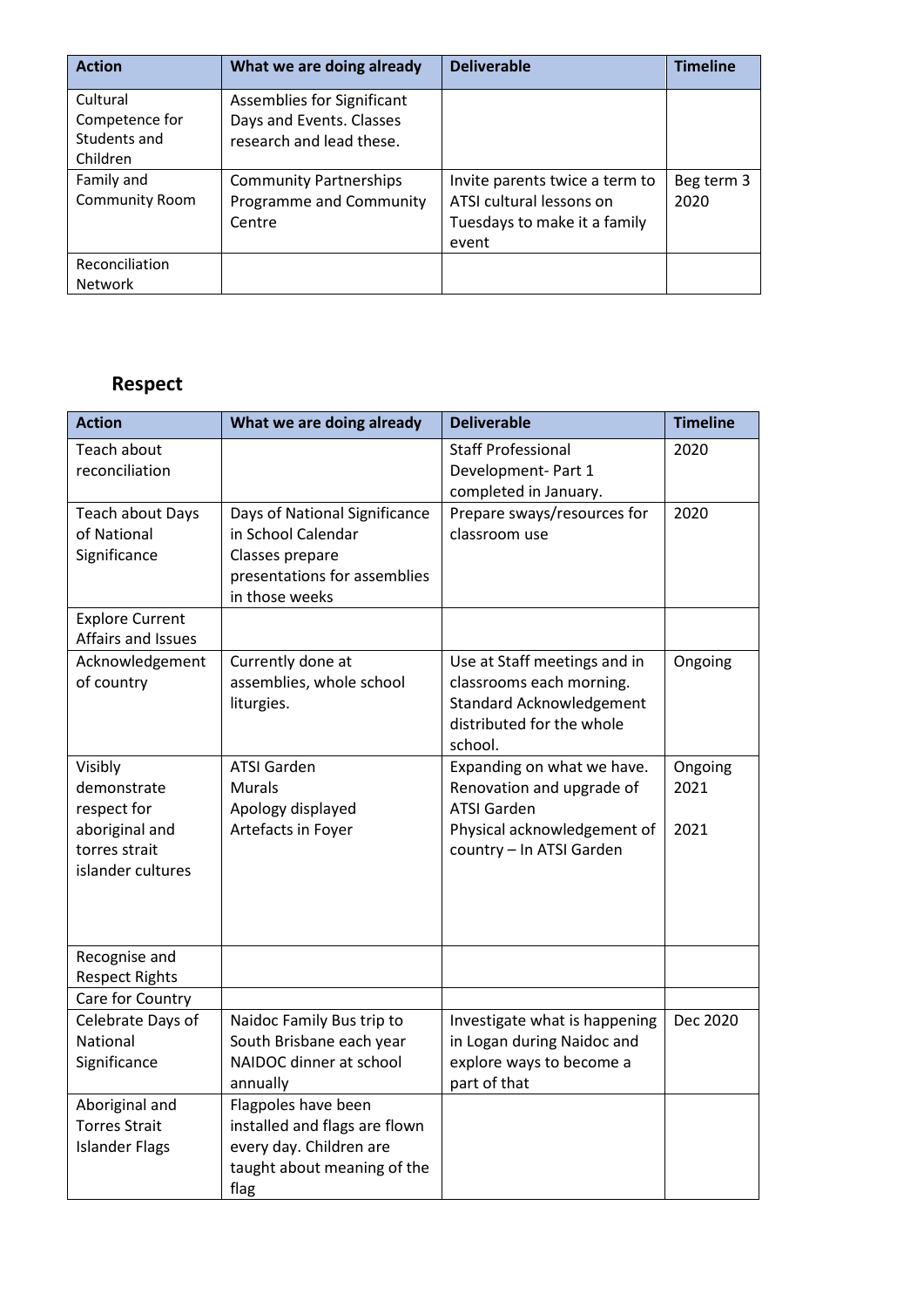| <b>Action</b>                                                                                                         | What we are doing already                                                                                                               | <b>Deliverable</b>                                                                                                                                     | <b>Timeline</b> |
|-----------------------------------------------------------------------------------------------------------------------|-----------------------------------------------------------------------------------------------------------------------------------------|--------------------------------------------------------------------------------------------------------------------------------------------------------|-----------------|
| Physical<br>Acknowledgement<br>of Country                                                                             |                                                                                                                                         | Construct physical<br>acknowledgement as park of<br>Nyuembayan Garden Refurb                                                                           | Dec 2020        |
| <b>Take Action Against</b><br>Racism                                                                                  | Respect and Anti bullying<br>programs incorporate a zero<br>tolerance to racism.<br>"Diversity is our Strength"<br>message is constant. |                                                                                                                                                        |                 |
| Reconciliation<br>Professional<br>learning for<br>teachers-link to<br>the Universal<br>Declaration of<br>Human Rights |                                                                                                                                         | To be investigated                                                                                                                                     | <b>ASAP</b>     |
| Embedding ATSI<br>histories and<br>cultures in<br>curriculum<br>planning                                              | <b>English and Reading</b><br>resources purchased which<br>focus on ATSI Culture and<br>History.                                        | Investigate areas of<br>Curriculum content where<br>Aboriginal Cultures and<br>History can be specifically<br>taught and provide resources<br>for this | 2021            |

## **Opportunities**

| <b>Action</b>       | What we are already doing     | <b>Deliverable</b>           | <b>Timeline</b> |
|---------------------|-------------------------------|------------------------------|-----------------|
| <b>Embed cross</b>  | <b>Teaching Indigenous</b>    | Include a cross-curriculum   | End of          |
| curriculum          | curriculum achievement        | priority agenda team         | 2020            |
| Priorities - School | standards and content         | Checklist developed for      |                 |
| specific            | required                      | teachers to use in planning. |                 |
|                     |                               | Make ATSI CCP part of        |                 |
|                     |                               | planning process             |                 |
| Curriculum          | Invite Indigenous peoples for | <b>Planning Days</b>         | 2021            |
| planning            | input into planning           | ACARA document to help       |                 |
|                     |                               | staff note where to mention  |                 |
|                     | Library of resources          | ATSI history- tick document- |                 |
|                     |                               | to raise awareness of        |                 |
|                     |                               | Australian history- Jon      |                 |
|                     |                               | Cohort Review meeting for    | Beg 2021        |
|                     |                               | ATSI kids once a term.       |                 |
| Australian          | Abiding by AITSL Standards    |                              |                 |
| Professional        | Standard 2: Focus Area 2.4:   |                              |                 |
| standards for       | 'Understand and respect       |                              |                 |
| teachers - school   | Aboriginal and Torres Strait  |                              |                 |
| specific            | Islander people to promote    |                              |                 |
|                     | reconciliation between        |                              |                 |
|                     | Indigenous and non-           |                              |                 |
|                     | Indigenous Australians'.      |                              |                 |
| Staff engagement    | RAP committee established     | Establish a RAP committee    | 2020            |
| with RAP            | to revise and plan an         | Meet regularly to discuss    |                 |
|                     | updated RAP for 2020-21       | <b>RAP</b>                   |                 |